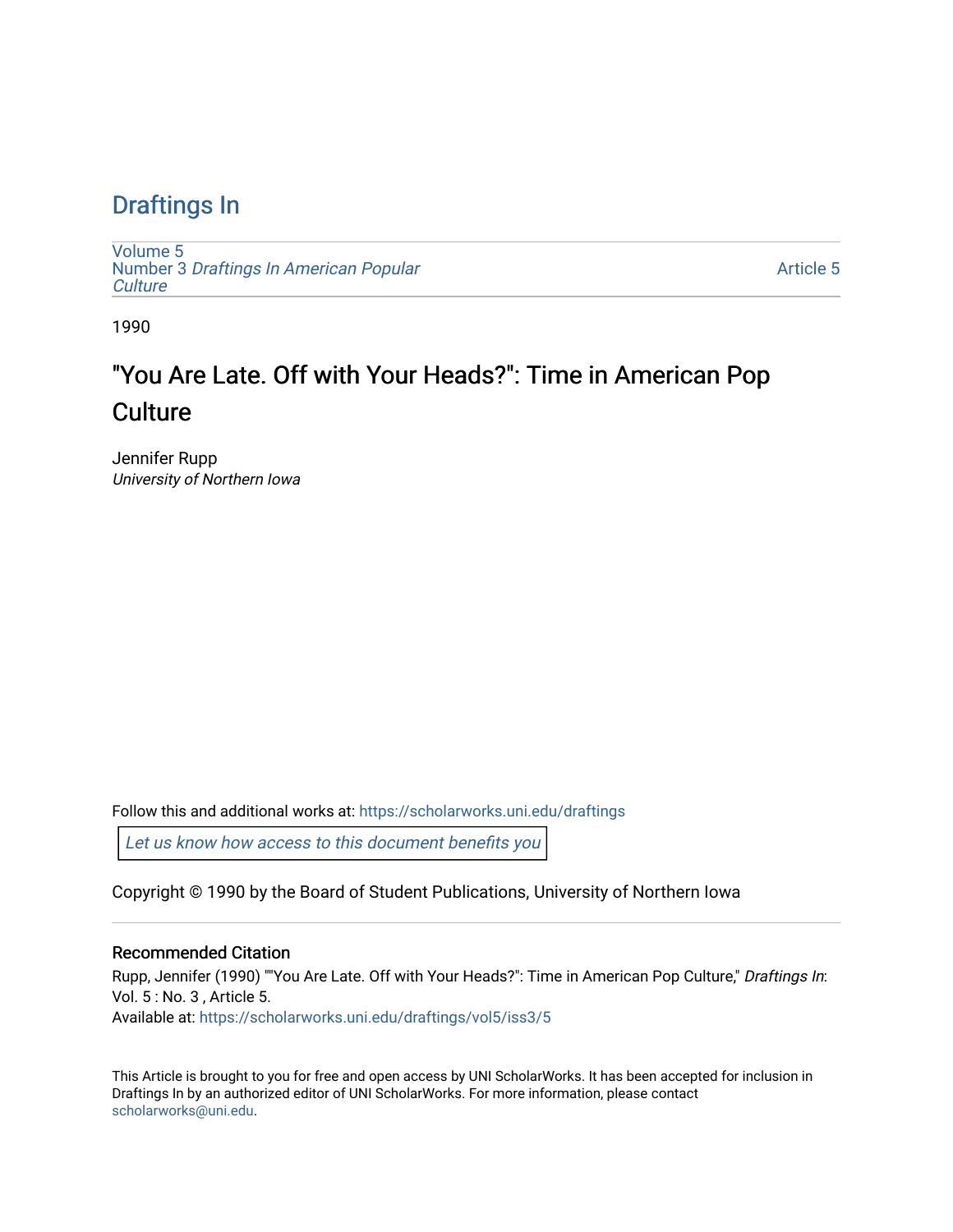# **"You Are Late. Off With Your Heads?": Time in American Popular Culture**

by Jennifer Rupp

*"The more time-saving machinery there is, the more pressed a person is for time."* 

*Sebastiarrae Grazia* 

Time is perceived to be a valuable resource (Lauer 4). Some people even compare managing their time with managing money: they save and they spend (Lauer 13). Technology has provided a numberof timesaving devices to enable people to use time to its fullest potential, and now Americans cram as many activities as possible into a period of time. Often this rushing about is for the sole purpose of creating more leisure time. Instead, in reality the opposite occurs and people are constantly running to beat deadlines and get more done. Ironically, American Popular Culture, obsessed with saving time, has created a scarcity of time.

#### **Humanity's Perception of Time Throughout History**

Humanity's need to measure time has changed immensely since the beginning of history. Time measurement has progressed from seasons to milliseconds. The earliest humans, who lived by hunting and gathering their food, relied on natural phenomena to show the passage of time. The migratory patterns of the herds and changes in the surrounding plant life were sufficient time-keepers to serve the needs of ancient people (Rifkin 70).

The need for more precise time-keeping arose as people began to settle in agricultural communities. Farmers needed a method for predicting the seasons and determining the times to plant and harvest (Boorstin 4). Also, because people were living in a permanent social setting and more people coexisted within a smaller area, there was need for a uniform time measuring system in order to provide some social synchronization. The lunar calendar was created by the ancient Babylonians around 432 B.C. (Boorstin 4). Though it was not accurate by today's standards, it was the first to try to create "a time scheme to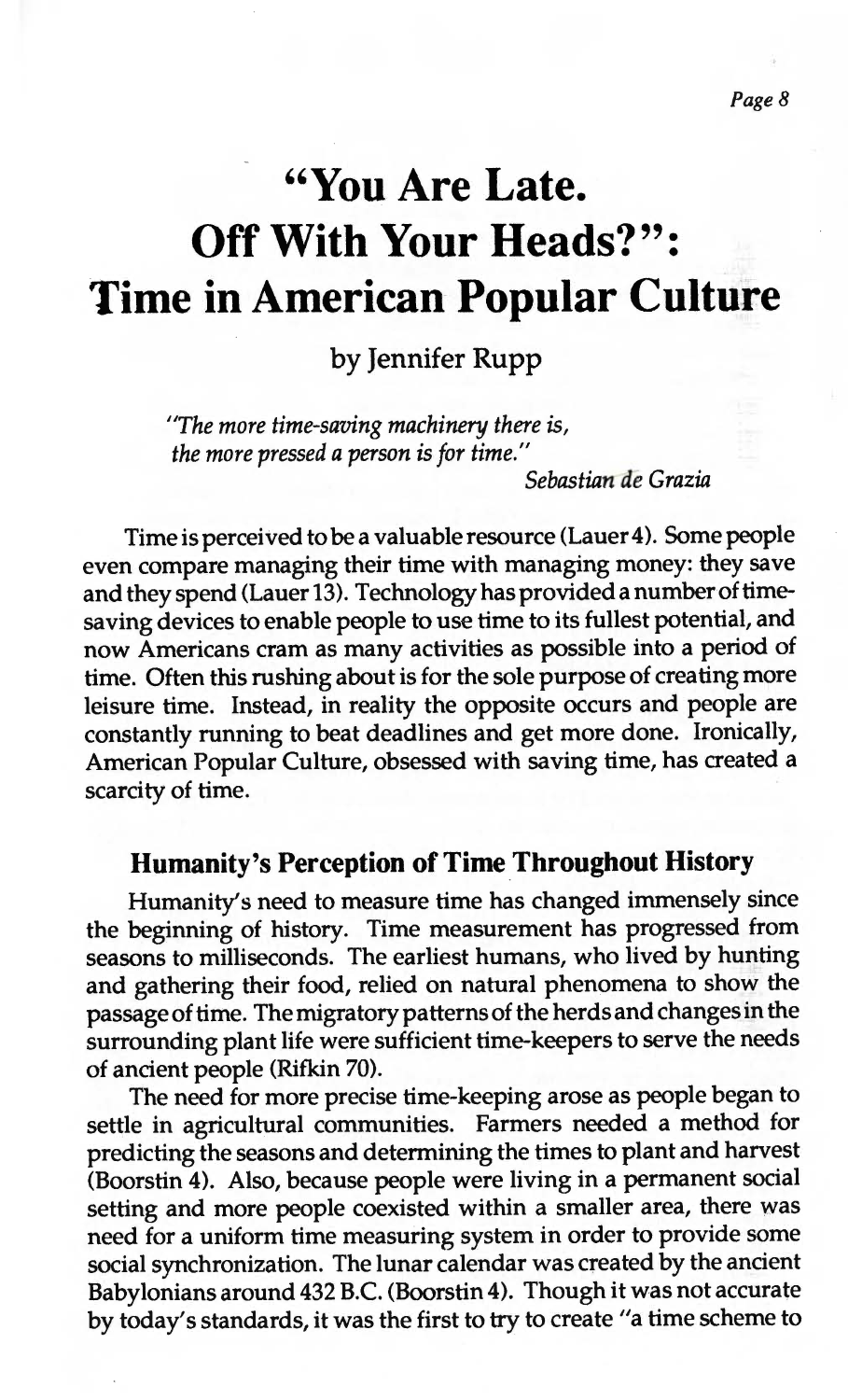hold people together, to ease the making of common plans, such as agreements on the planting of crops and the delivery of goods" (Boorstin 6). Farmers and craftsmen went about their daily work at their own pace and the lunar calendar was sufficient to aid them in keeping track of the seasons (Chance 59).

Though lunar calendars were adequate means for most people to keep track of their time, ancient societies experimented with ways to divide the days as early as the fifteenth century B.C. This experimentation led to inventions like the sundial, various types of water clocks, hour or sand glasses, and candle clocks (Hood 12).

In spite of these early experiments, it wasn't until the sixth century A.O., during the Middle Ages, that the calendarical culture began to undergo lasting changes. The calendar had come to be based on the observance of past important dates, most of which were sacred; now a new concept of time that forced people to plan into the future was introduced by sixth century Benedictine monks. Their time divisions were called canonical hours, which were named after the times of prayer (Matins, Sauds, Prime, Terce, Sext, Nones, and Vespers) (Hood 12). The Benedictines felt that in order to obtain eternal salvation, one must use one's God-given time on earth productively. To use their time to its fullest potential, these monks planned out every moment of the day in a strict schedule to which they adhered diligently, for in the words of St. Benedict, "Idleness is the enemy of the soul" (Rifkin 80).

The first mechanical clocks were introduced in the fourteenth century (Hood 12). The most common clock at this time was the town clock which announced the hours with tolling bells. Because of widespread illiteracy during this period, many early town clocks did not even have faces (Boorstin 43).

The Benedictine monks used their time to secure spiritual salvation, but with the advent of industry, people began to use their time to obtain financial security (Rifkin 80). It wasn't until modern industrial times that all people began to make use of the division of days into hours and, later still, minutes and seconds. The mechanical clock became an invaluable tool during the Industrial Age. This tool enabled large numbers of workers, gathered in one place, to synchronize their activities and to work in an organized fashion in factories--a circumstance which essentially made mass production possible (Rifkin 90).

The clock also allowed factory owners to dictate a set pace for workers. Nothing could be accomplished if workers stopped and started as they pleased. Another advantage of time-consciousness in industry was that it spurred people to become more efficient with their time particularly in industries in which higher pay resulted from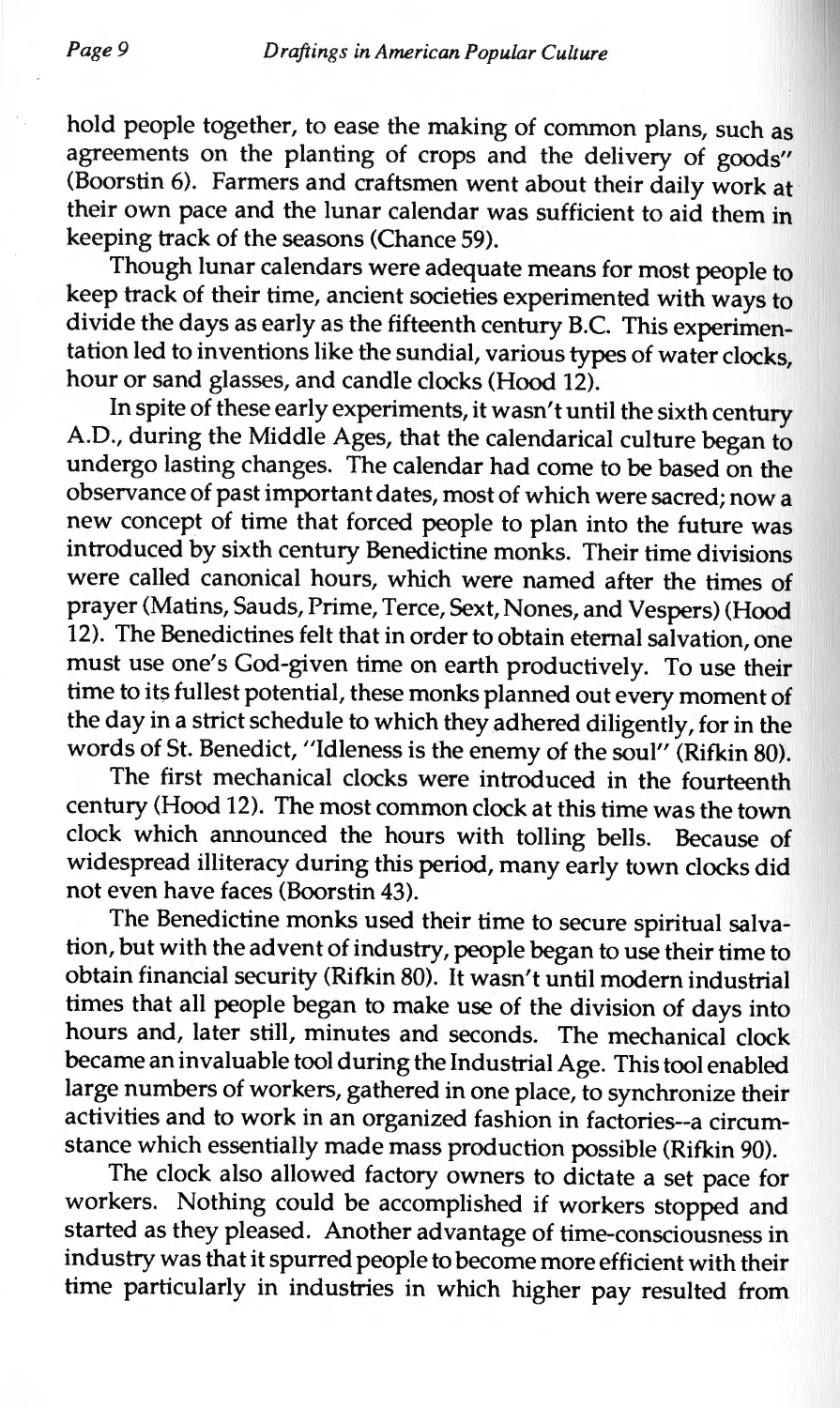completing a certain amount of work in a designated time period, thus, resulting in an increase of production.

Time-consciousness in industry was brought to the world's attention by Henry Ford and Ford Motor Company in the early twentieth century. Ford recognized the need for efficient use of time in his auto factories when the Model T could not be produced fast enough to satisfy the great demand. He began to concentrate his efforts on making the car-assembly process faster. His most important innovation was the development of the moving assembly line. The amount of time for the construction of a Model T was shortened within only a few years from 728 hours of labor by one man to only 93 minutes on the assembly line (Halberstam 72-73). The ability to create more cars per unit of time decreased the manufacturing costs and allowed Ford to lower the prices of his cars. This gave him an edge that secured his company's success in the auto industry. This was proof that time really is money.

#### **The Importance of Time Today**

Since Henry Ford's time, emphasis on making the most of one's time has spread to other industries and even into the daily lives of Americans. Time-management has become a cultural necessity. In her syndicated column, Ellen Goodman states, "We are expected to conserve, even recycle, every minute and to use several of our five senses at a time." She notes that it has become commonplace, even necessary for people to do several things at once: "We are able to watch one television program while taping a second, vacuum while talking on a portable phone, bike 20 miles on an exercycle while studying Swahili from a tape, and log on to our portable computer in an airport waiting room."

Results of today's cultural emphasis on speed and on time-conservation can be seen everywhere. Most American homes contain many appliances which have been developed to save time. These include dishwashers, washing machines, clothes dryers, hair dryers, microwave ovens, mixers, and vacuum cleaners. Many foods are designed to be "quick and easy" such as ready-made pie crusts, canned soups, frozen pizza, and microwave dinners.

Shopping and errand-running can be completed faster today than ever before. Advertisements for businesses such as photo finishers, dry cleaners, and optometrists boast of their speedy services. Convenience stores and shopping malls save time by putting everything we need in one place. Grocery stores have express lanes for impatient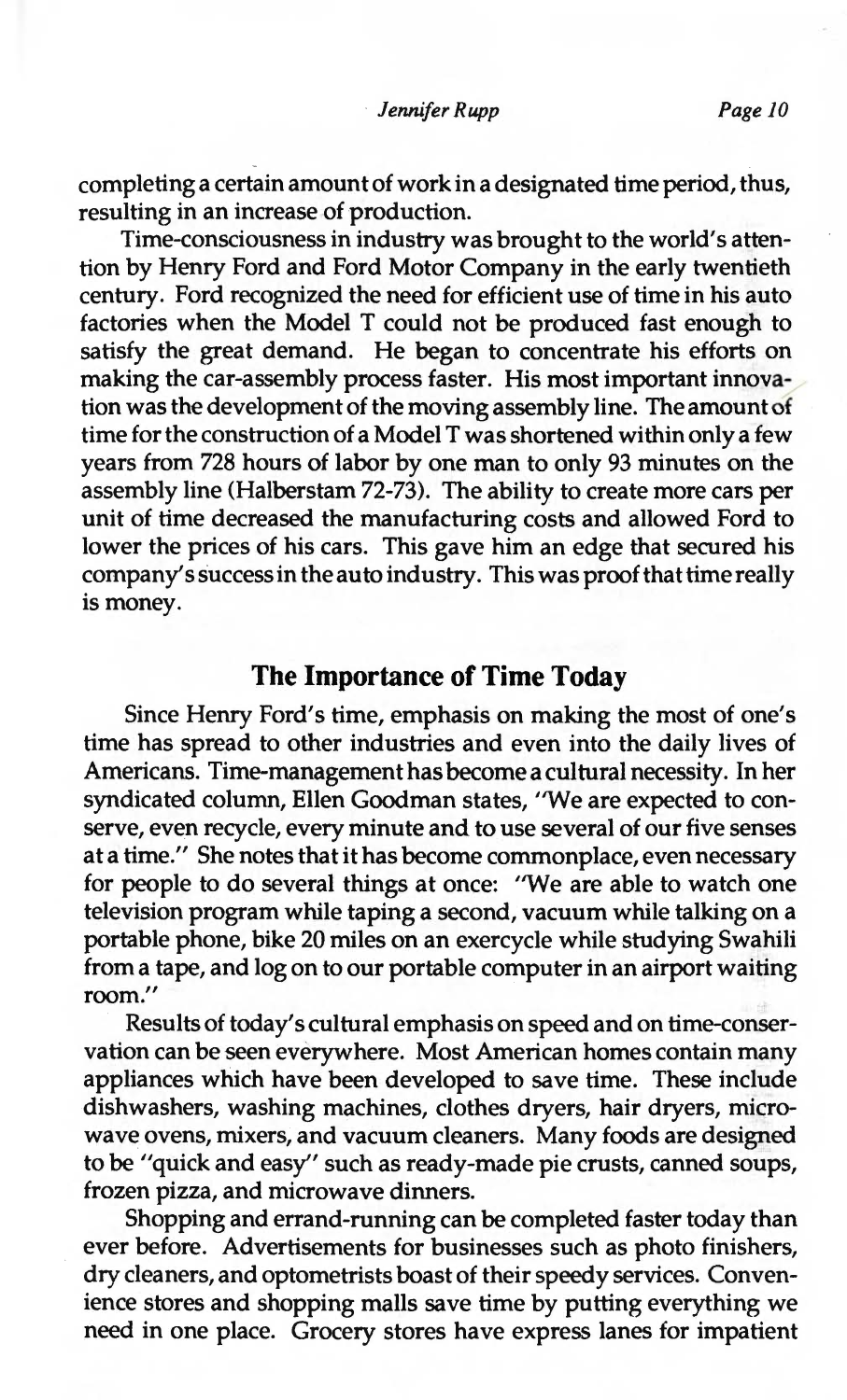shoppers who are too busy to wait in line. In fact, it often isn't necessary to leave home to shop. One can just use the phone to order goods from catalogs or television home-shopping programs.

Society's desire for speed in transportation is obvious. Most Americans would not think of living without a car to get them to and from work and the grocery stores. Interstate highways and freeways are built to enable travelers to go long distances without stopping, or even slowing down. Planes and trains are constantly being built to travel faster than before. The Concorde, for example, proceeding at twice the speed of sound, makes it possible to go from New York to London in just over three hours.

However, the field in which the importance of speed is most startling today is communication. The telephone changed the world by enabling people to deliver information in minutes or even seconds. Today, computers and fax machines allow us to transmit information in a fraction of a second. Today's media--television, radio, newspapers, and magazines--base their existence on the quick transmission of information. News programs air commercials emphasizing the fact that they bring their viewers the news *first.* On-the-spot reporters report the news as it happens. Satellites even enable them to broadcast live stories from the other side of the world.

The ability to communicate information within seconds has brought about what seems to be an "acceleration of history" (Lauer, Rotenstreich). Since the news of an occurrence can now be communicated with a minimal delay, there is a shorter period of unproductive time between the actual occurrence and the reaction of other people (Rotenstreich 162). Imagine how different the world might have been if the news of Christopher Columbus's discovery of the New World had reached Europe as quickly as information from the satellite Voyager has traveled to earth.

The media also seem to speed up time by advertising fashionable products. Today's consumers place much value on new things because telecommunications give them access to new ideas every day. Trends in clothes, cars, books, movies, electrical appliances, foods, and music are in and out of style so fast that it becomes difficult to keep up. There is a rush to be the first to own "the latest thing." For this reason, many goods which are produced in America today are considered to be disposable. Products are bought with the idea that they can be thrown away or traded in for new ones in a couple of years. This means that consumers come in contact with more products in a period of time than ever before.